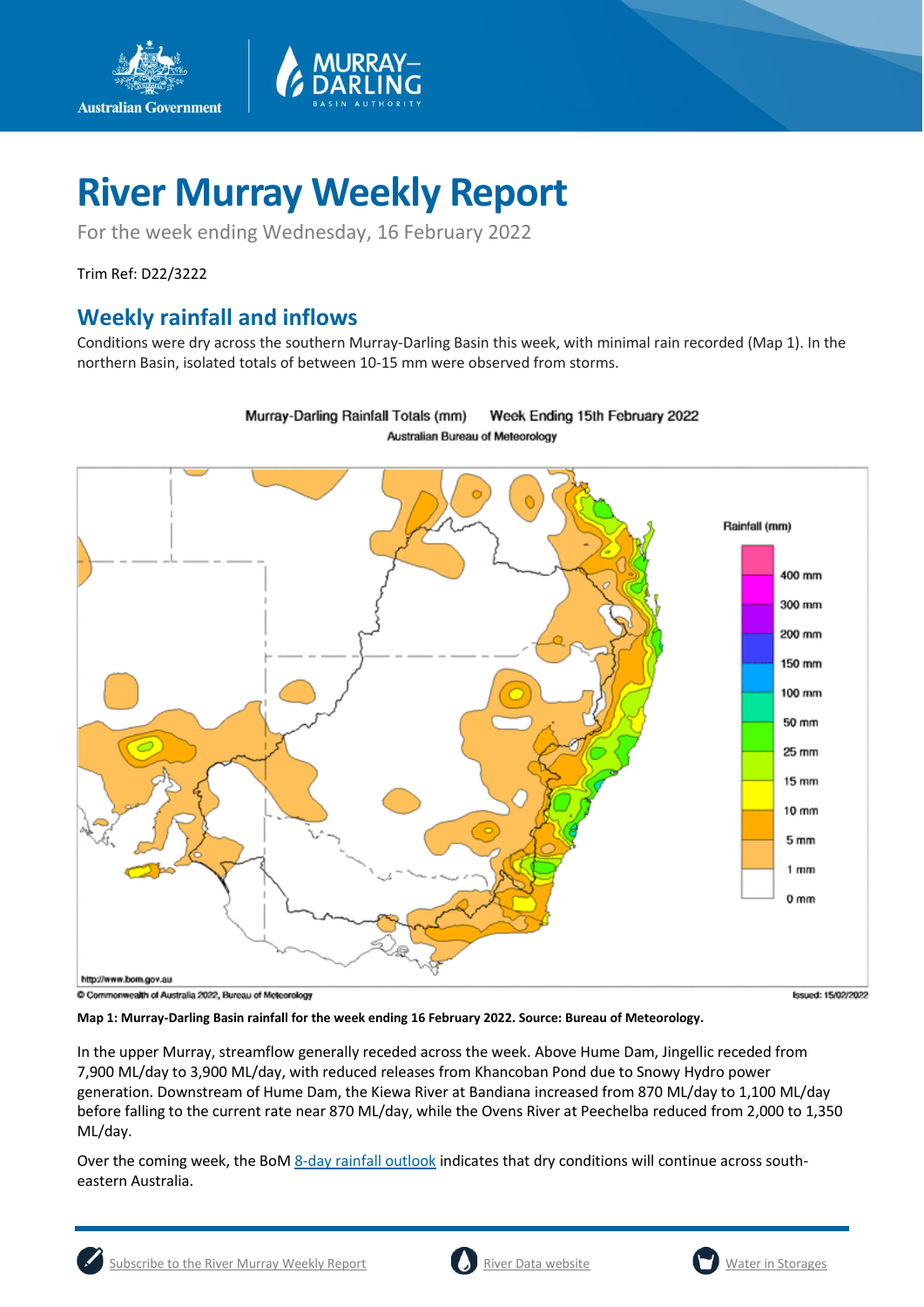Specific information about flows at key locations can be found at the MDBA's [River Murray data](https://riverdata.mdba.gov.au/system-view) webpage. Up-todate river data for sites in the upper Murray can also be found on BoM's [website,](http://www.bom.gov.au/cgi-bin/wrap_fwo.pl?IDV60151.html) at the WaterNSW real-time data [website,](https://realtimedata.waternsw.com.au/water.stm) and in the Murray River Basi[n Daily River Report](https://data.nsw.gov.au/data/dataset/daily-river-reports/resource/5e59326e-2b83-4ad7-88e5-25e96ec40a7d) at the WaterNSW website. See also Victoria's DELWP water monitoring [website](https://data.water.vic.gov.au/), South Australia's Water Data [website](https://water.data.sa.gov.au/Data/Map/Parameter/NoParameter/Location/Type/Interval/Latest) and Queensland's Water Monitoring Information [Portal.](https://water-monitoring.information.qld.gov.au/)

## **River operations**

- **Lake Victoria storage continues to increase**
- **Regulated conditions return between Hume Dam and Yarrawonga Weir**
- **Unregulated conditions continue below Yarrawonga Weir as flow pulse moves downstream**

#### **Hume Dam operations update and post flood arrangements**

Airspace management at Hume Dam has been frequent since early August. Since then, the storage has regularly been effectively spilling, with releases adjusted to maintain some airspace to help mitigate peak flows from upstream flood events, whilst also aiming to steer the storage towards full once conditions dry off.

Hume Dam peaked at 99% full last Thursday 3<sup>rd</sup> February, after which releases downstream of Hume transitioned from airspace management to supplying downstream demands. Inflows to Hume over the past week averaged around 7,700 ML/day and are expected to further recede over the coming week as dry conditions continue.

For now, the Hume Dam level is expected to steadily decrease as dry weather continues this week. However, with the upper Murray catchment remaining relatively wet for this time of year and the Hume storage level not far from full, the potential for another storage spill remains. River Operators will continue to work closely with the BoM to assess future rain and likely streamflow responses if another forecast for significant rain arises.

Further details about [flood management](http://www.mdba.gov.au/river-murray-system/running-river-murray/flood-management-hume-dam) at Hume Dam are available on the MDBA website.

#### **Unregulated flows**

With dry conditions, the Hume to Yarrawonga reach returned to regulated conditions this week. At the time of this report unregulated flows continue downstream of Yarrawonga Weir to the South Australian border.

River operators will closely monitor the coming week's forecast rain and flow responses and provide updated advice on unregulated flows in due course. Information on access to Murray supplementary water licences in NSW is available from [WaterNSW Water insights.](https://waterinsights.waternsw.com.au/11904-new-south-wales-murray-regulated-river/updates) General information on River Murray unregulated flows can be accessed on the MDB[A webpage.](https://www.mdba.gov.au/water-management/allocations-states-mdba/unregulated-flows-river-murray)

### **Water demand**

The MDBA is actively monitoring shortfall risks. A shortfall occurs when water cannot be delivered to users when and where it is needed. A delivery shortfall occurs when actual water use is higher than it was forecast to be when river water was released from storages, weeks earlier, to meet the forecast needs for irrigation and environmental water. A system shortfall occurs when the combined capacity of the system is unable to supply all downstream requirements over the full season. More information about shortfalls can be found at [Water demand \(shortfalls\) |](https://www.mdba.gov.au/water-management/river-operations/water-demand-shortfalls)  [Murray-Darling Basin Authority \(mdba.gov.au\).](https://www.mdba.gov.au/water-management/river-operations/water-demand-shortfalls)

The risk of a **delivery shortfall** in the River Murray between Wakool Junction and the SA border over the coming week is negligible. The MDBA is continuing to monitor weather conditions and forecast demands and will continue to actively manage the risk of delivery shortfall across the high demand summer-autumn period as conditions evolve.

The risk of a **system shortfall** is currently negligible. With unregulated flows to South Australia continuing and the Menindee Lakes available as a shared resource, transfers from Hume to meet lower system demands are unlikely to be required until March at the earliest.



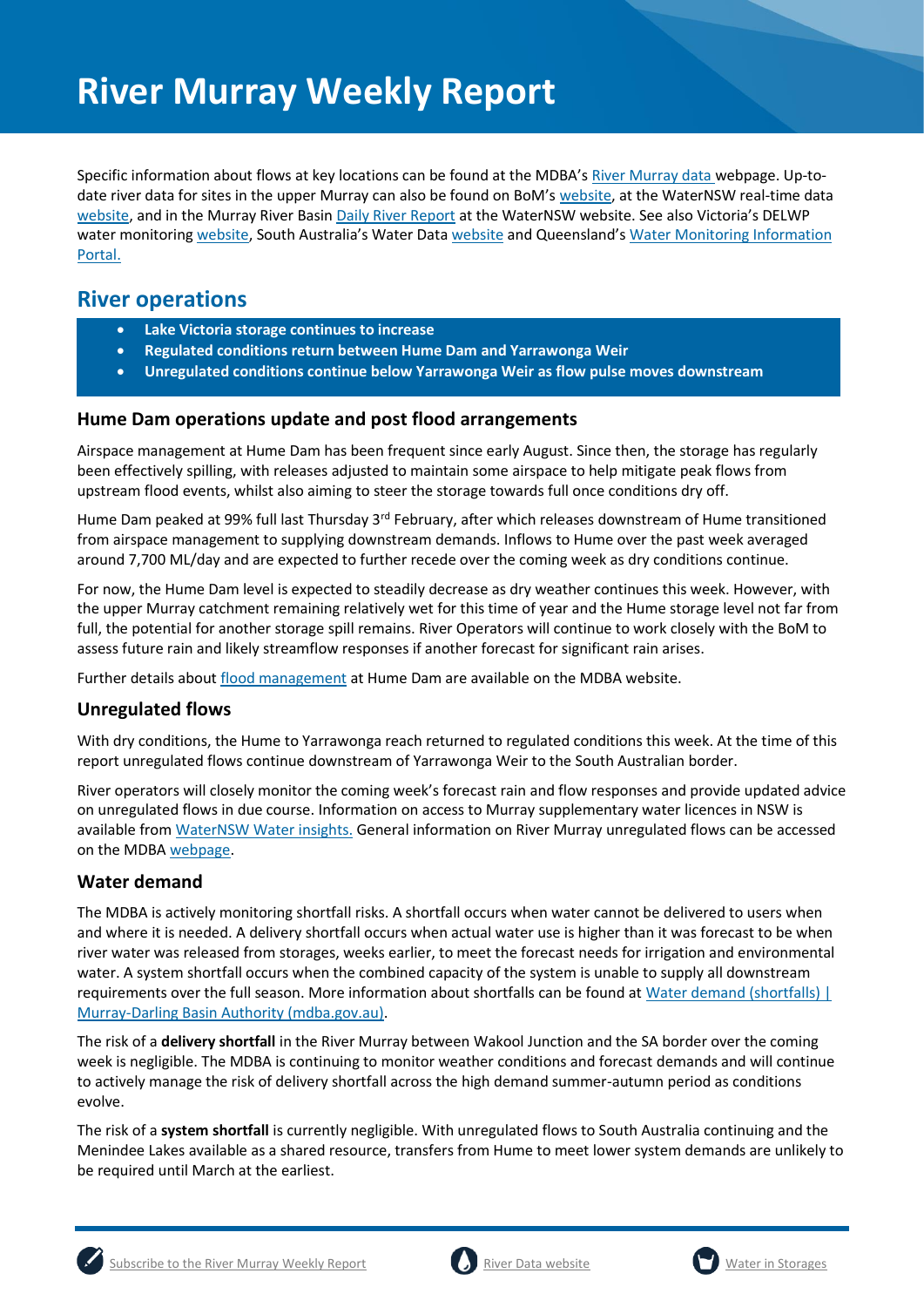The MDBA, Basin state governments and their agencies have different roles and responsibilities in managing delivery shortfalls. Read more information on [delivery shortfall risks for Victorian water licence holders.](https://waterregister.vic.gov.au/about/news/337-new-fact-sheet-on-delivery-risks-in-the-river-murray)

#### **Water quality impacts**

WaterNSW have recently declared several red and amber alerts for **blue-green algae** in the River Murray System. Currently, a **red alert** is declared for the Hume Dam. **Amber alerts** are current for the River Murray at Corowa, Mulwala Canal Offtake, Cobram, and Picnic Point. In the lower River Murray amber alerts are current for Echuca and all locations between Swan Hill and Fort Courage, near Wentworth. Along the Edward-Wakool River system **Amber alerts** are current for Gulpa Creek at Mathoura, Edward River at Deniliquin and Moulamein, and Wakool River at Kyalite. In the Murrumbidgee a **red alert** is declared for Yanga Lake at Regatta Beach. This information is available throug[h Goulburn-Murray Water,](https://www.g-mwater.com.au/news/bga) [WaterNSW](https://www.waternsw.com.au/water-quality/algae) and [Water quality | Murray-Darling Basin Authority \(mdba.gov.au\).](https://www.mdba.gov.au/water-management/mdbas-river-operations/water-quality)

#### **River operations**

Over the last week **active storage** (Figure 1) increased by 54 GL to 8,090 GL (94% capacity).

At **Dartmouth Reservoir**, the [storage](https://riverdata.mdba.gov.au/dartmouth-dam) increased by 5 GL to 3,578 GL (93% capacity). The release, measured at Colemans gauge, increased to target a rate of 450 ML/day. The increased rate is permissible within the minimum flow rules for Dartmouth Dam, which provide some flexibility to improve environmental conditions in the lower Mitta Mitta River, whilst continuing to meet water conservation objectives.

**Hume Reservoir** [storage](https://livedata.mdba.gov.au/hume-dam) decreased by 33 GL to 2,931 GL (98% capacity). During the week, releases reduced to 7,500 ML/day before increasing at the end of the week to 13,000 ML/day to supply downstream demands. Over the coming week, the release is expected to increase further in response to downstream irrigation demands with warm and dry weather forecast.

Since the 2019-20 bushfires, Hume Dam operations have, at times, needed to consider altered water quality within the reservoir to help manage its effect on water quality downstream. This has required changes to the release configuration to improve dissolved oxygen levels and help aquatic animals downstream of the dam to breathe. In recent weeks operators have trialed a variety of configurations and have now implemented an optimal approach that will be further monitored and adjusted in the weeks ahead.

**Lake Mulwala** is currently at 124.8 m AHD and within the normal operating range (124.6 to 124.9 m AHD). Diversions to Mulwala Canal averaged 2,900 ML/day this week, while diversions into Yarrawonga Main Channel increased from averaged 1,120 ML/day.

With dry weather returning, water for the environment is once again being delivered to maintain the Yarrawonga Weir release at 8,500 ML/day during February. Several smaller regulators will remain open to the Barmah-Millewa Forest to support critical water bird nesting habitat whilst this flow continues, with the additional water use from this action covered by environmental water accounts.

Flow through the **Kolety** (pronounced Kol-etch)/**Edward River** offtake averaged 1,560 ML/day, while the **Gulpa Creek** offtake reduced from 570 to 220 ML/day over the last week. As flows reduced from the Millewa Forest to the Edward River, the flow downstream of **Stevens Weir** reduced to 1,000 ML/day. and the flow is expected to continue reducing in the coming week.

On the **Goulburn River**, the flow measured at [McCoys Bridge](https://riverdata.mdba.gov.au/mccoy-bridge) reduced from near 1,000 ML/day to the previous rate near 700 ML/day. Information regarding opportunities for allocation trade between the Goulburn and Murray Valleys is available at the Victorian water register [website](http://waterregister.vic.gov.au/water-trading/allocation-trading) and the [Goulburn-Murray Water website.](https://www.g-mwater.com.au/water-resources/managing-water-storages)

The [diversion](https://riverdata.mdba.gov.au/national-channel-ds-torrumbarry-headworks) to **National Channel** is currently around 1,380 ML/day. Releases from **Torrumbarry Weir** averaged 8,300 ML/day and the release is expected to reduce over the coming week. The Torrumbarry weir pool is currently targeting 15 cm below FSL.

Inflow from the **Murrumbidgee River**, measured a[t Balranald,](https://riverdata.mdba.gov.au/balranald-weir-downstream) remained above channel capacity over the past week, with flows expected to recede in the coming week





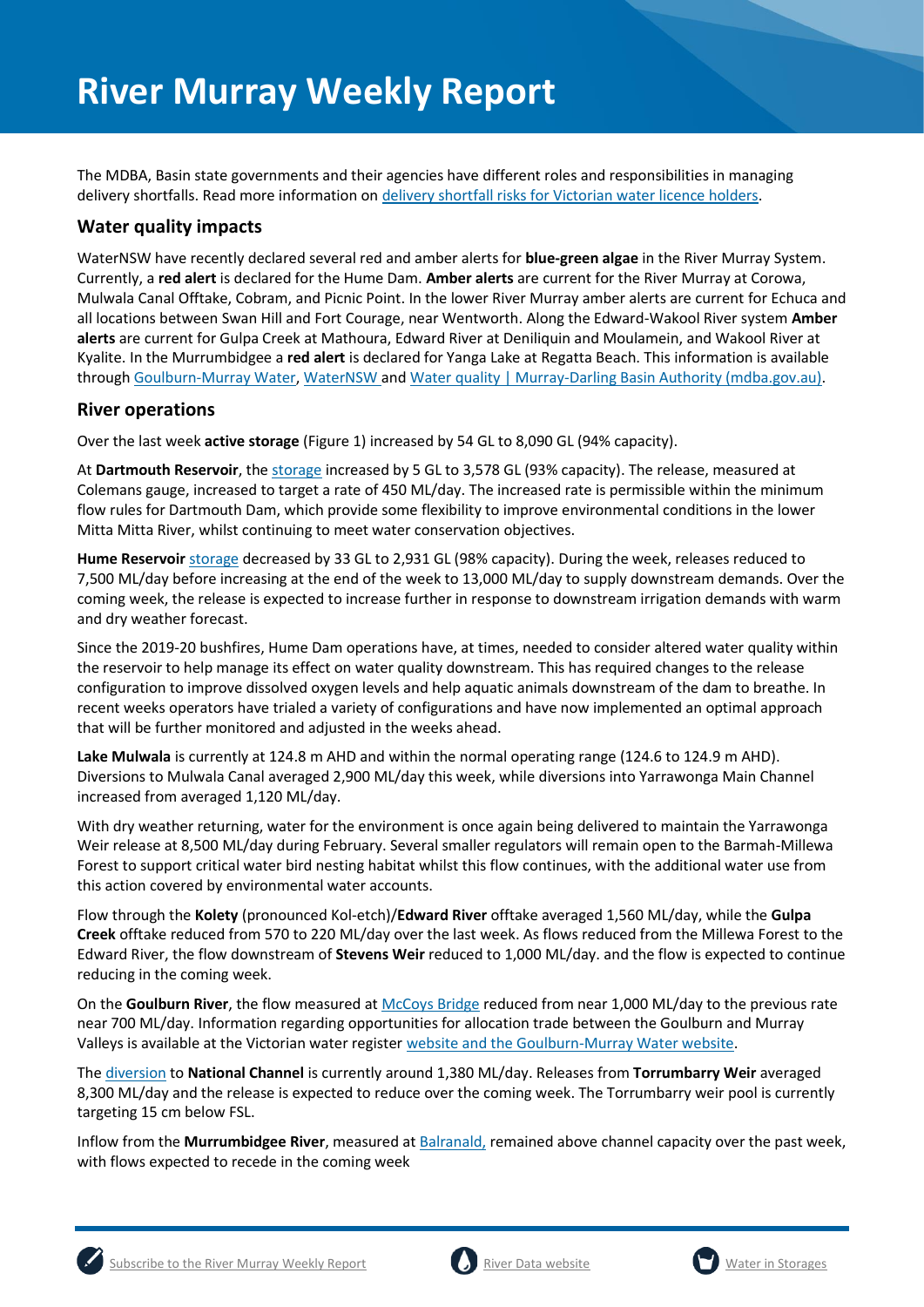

**Photo 1 Paringa Bridge in operation on the River Murray at Paringa South Australia. Photos: Tyson Milne**

At **Euston Weir**, th[e downstream release](https://riverdata.mdba.gov.au/euston-weir-downstream) remained steady and averaged 18,900 ML/day. The release is expected to remain near this rate for the coming week.

At **Menindee Lakes,** the storage is now rising as peak flows arrive from the Barwon-Darling River. The total [storage](https://riverdata.mdba.gov.au/menindee-lakes-combined-storage) volume increased to 1,702 GL (98% capacity). The airspace generated by WaterNSW in recent weeks is now being used to mitigate peak inflows resulting from widespread northern Basin flooding in late 2021. Upstream of Menindee Lakes, the flow at Wilcannia is currently steady at round 29,400 ML/day and is expected to slowly reduce in the coming days.





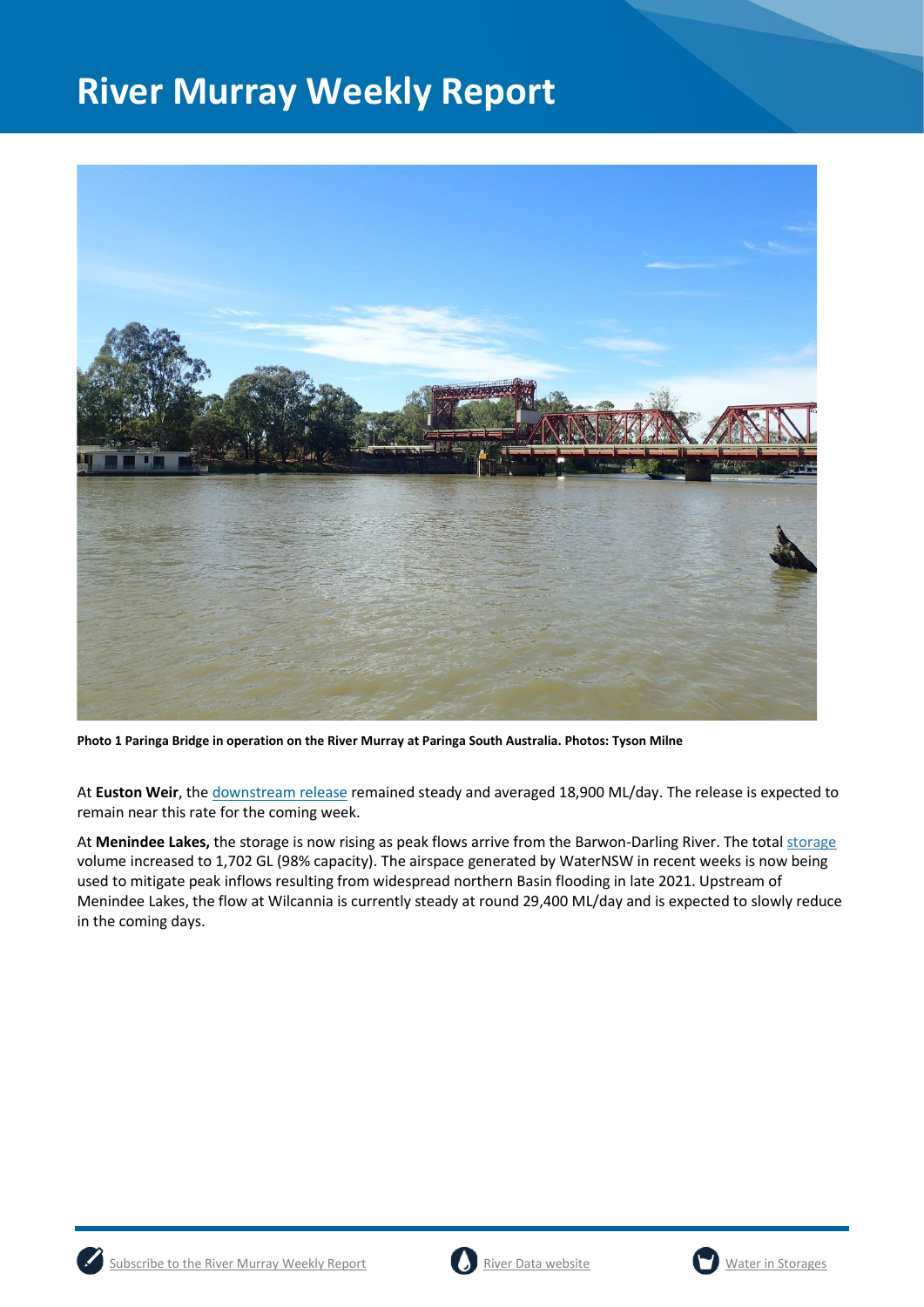

**Photo 2 The Great Darling Anabranch flows entering the River Murray Upstream of Lock 9. Photos: Peter Ebner**

Releases to the lower Darling River (measured at Weir 32) have reduced from 18,000 ML/day to 14,700 ML/day over the last week. WaterNSW has also continued releases from Lake Cawndilla (part of Menindee Lakes) into the Great Darling Anabranch (currently around 2,000 ML/day). Over the coming week, WaterNSW will continue to reduce the Weir 32 release by 1,000 ML/day each day to a rate of 10,000 ML/day by 18 February. From 10,000 ML/day, the rate of reduction will be slowed considerably to prolong the recession and help with bank stability and water quality. Further information will be provided on th[e WaterNSW](https://waterinsights.waternsw.com.au/12104-lower-darling-regulated-river/updates) water insights portal. Downstream on the lower Darling at Burtundy, the flow continues near 14,200 ML/day and is expected reduce in the coming week.

Over the coming months, the MDBA will continue to revise forecasts and operational plans for the volume and timing of operational water to be released from Menindee Lakes to support all water users along the River Murray System once unregulated flows cease. This process is on-going and will follow the practices agreed by the New South Wales, Victorian, South Australian and Commonwealth governments as stated in the Murray-Darling Basin Agreement and the [Objectives and Outcomes for River Operations in the River Murray System.](https://www.mdba.gov.au/publications/mdba-reports/objectives-outcomes-river-operations-river-murray-system) These practices require State and Commonwealth agencies to provide ongoing advice on release decisions, and implications for water security, delivery efficiency, the community, and environmental outcomes.

The flow downstream of **Wentworth Weir** is currently 29,500 ML/day and flows are expected to slowly reduce in the coming week.

At **Lock 9, Lock 8 and Lock 7** the pool levels are being managed near FSL. As the higher flows of recent months have started to subside at **Lock 7,** the weir was reinstated on Monday 14 February.



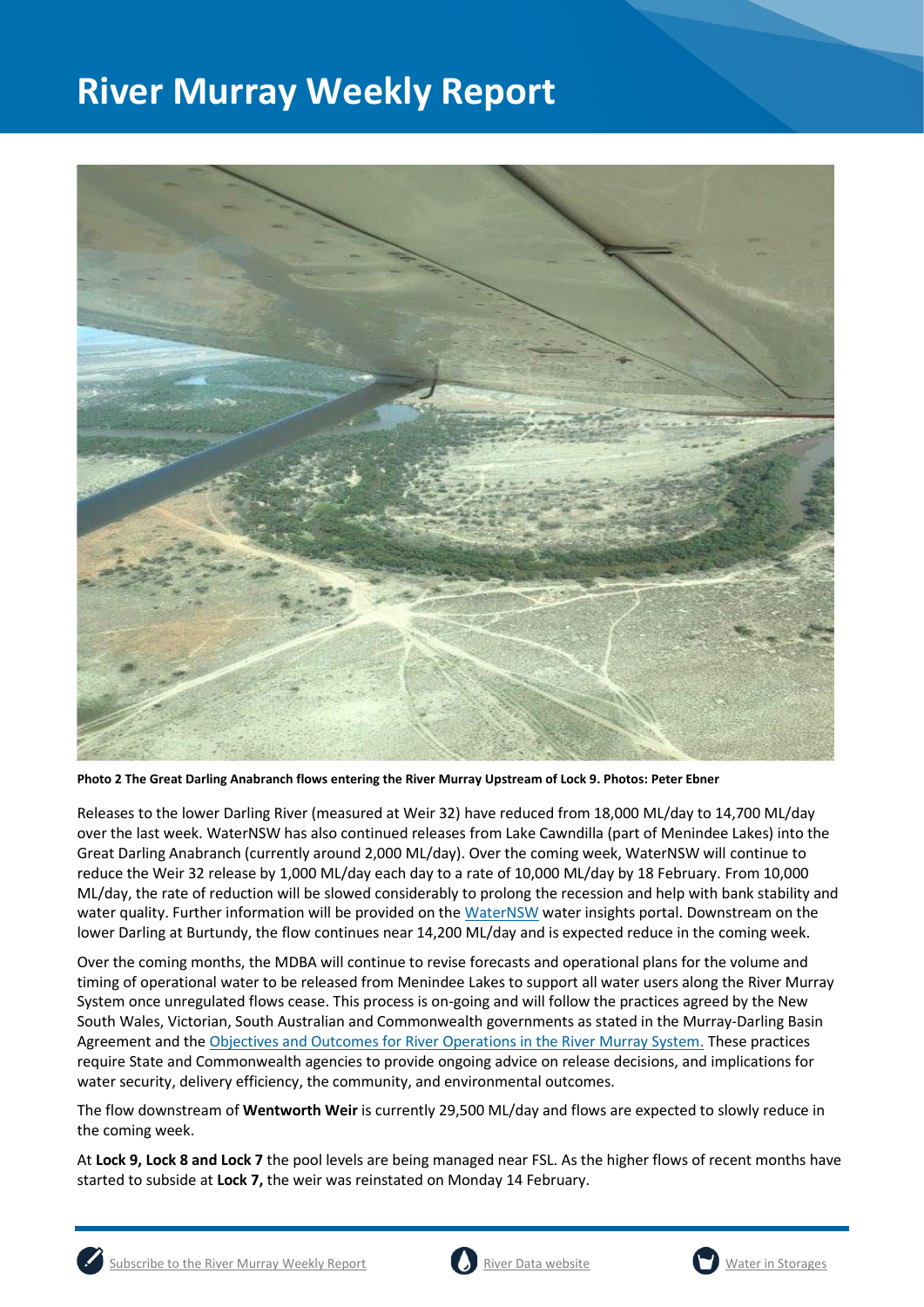The [storage](https://riverdata.mdba.gov.au/lake-victoria) at **Tar-ru/Lake Victoria** increased by 19 GL this week to 82%. Inflows and outflows from Tar-ru/Lake Victoria are being managed to operate the storage volume in accordance with the Lake Victoria Operating Strategy (LVOS) as specified in th[e Objectives and Outcomes for River Operations in the River Murray System.](https://www.mdba.gov.au/publications/mdba-reports/objectives-outcomes-river-operations-river-murray-system) The LVOS aims to stabilize the lake foreshore and protect cultural heritage sites by encouraging the growth of native vegetation. To help achieve this, operations aim to reduce the length of time the foreshore vegetation is inundated. The storage level will be managed to maximize water availability by the end of the current unregulated flow event. Inflows to the lake remained at 5,000 ML/day this week to target the end of month storage volume specified in the LVOS.

The flow to **South Australia** averaged 26,200 ML/day as unregulated flows continue. Flows are expected to remain relatively steady in the coming week.

Additional Dilution Flow (ADF) to South Australia continues to be triggered. The current unregulated flows into South Australia mean that no additional releases from storage are needed to meet ADF at the current point in time. For information on ADF and the ADF triggers please refer t[o Objectives and Outcomes for River Operations in the](https://www.mdba.gov.au/publications/mdba-reports/objectives-outcomes-river-operations-river-murray-system)  [River Murray System](https://www.mdba.gov.au/publications/mdba-reports/objectives-outcomes-river-operations-river-murray-system) (pages 79-80).

The **Lower Lakes** 5-day average water level is 0.64 m AHD. Barrage releases are continuing as unregulated flows reach the lower lakes. For further information on barrage releases and South Australia's Entitlement flow, see the South Australian Department for Environment and Water Weekly [Department for Environment and Water |](https://www.environment.sa.gov.au/news-hub/news/articles/2021/11/Daily-barrage-data)  [Barrage flow data available at the click of a button.](https://www.environment.sa.gov.au/news-hub/news/articles/2021/11/Daily-barrage-data)

#### **For media inquiries contact the Media Officer on 02 6279 0141**

ANDREW KREMOR A/g Executive Director, River Management



**Australian Government** 







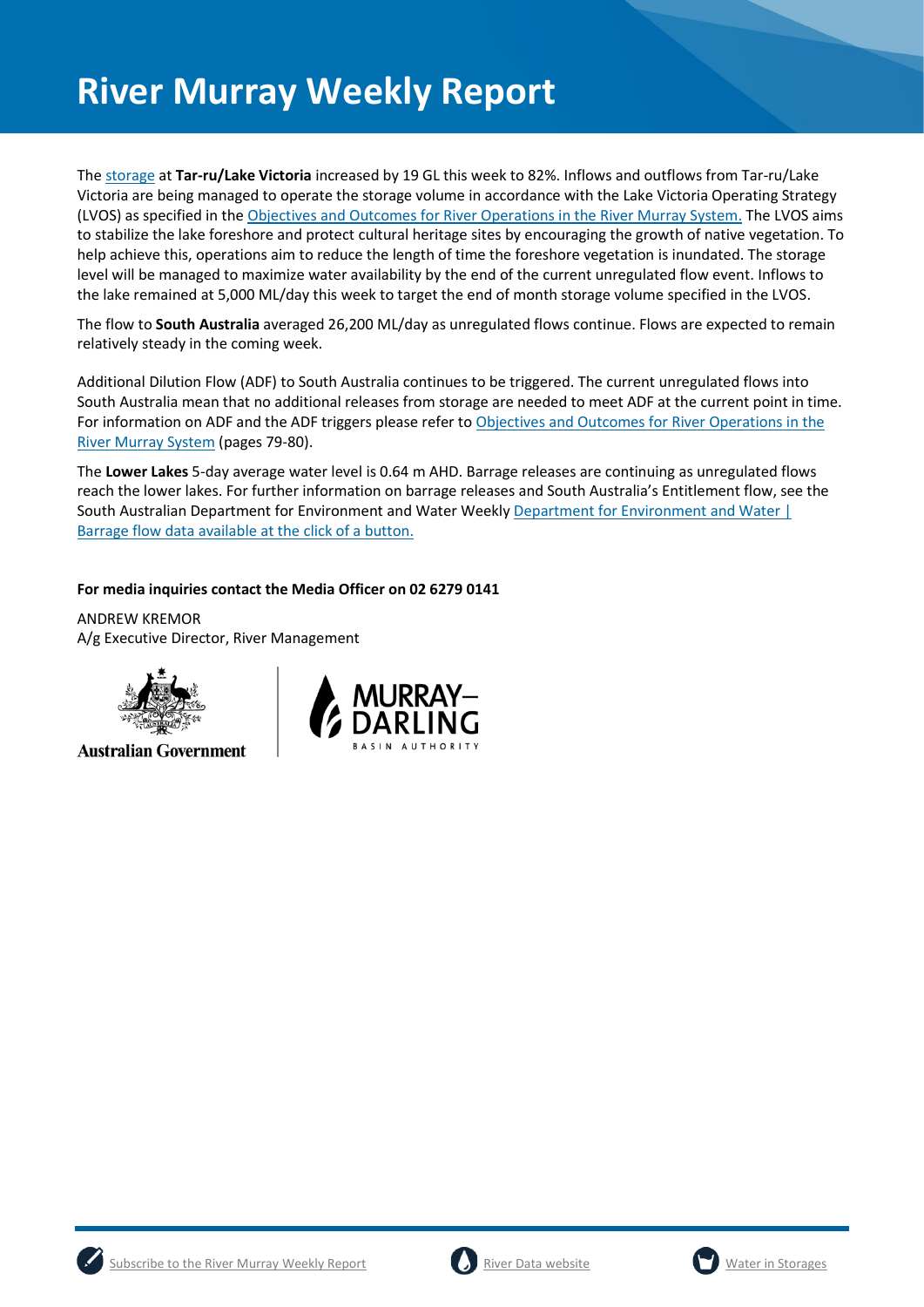#### Water in Storage Week ending Wednesday 16 Feb 2022

| <b>MDBA Storages</b>             | Full<br>Supply<br>Level | Full<br>Supply<br>Volume | Current<br>Storage<br>Level | Current | Storage | Dead<br>Storage | Active<br>Storage | Change in Total<br>Storage for the<br>Week |
|----------------------------------|-------------------------|--------------------------|-----------------------------|---------|---------|-----------------|-------------------|--------------------------------------------|
|                                  | $(m$ AHD)               | (GL)                     | $(m$ AHD)                   | (GL)    | %       | (GL)            | (GL)              | (GL)                                       |
| Dartmouth Reservoir              | 486.00                  | 3856                     | 481.67                      | 3578    | 93%     | 71              | 3507              | $+5$                                       |
| Hume Reservoir                   | 192.00                  | 3 0 0 5                  | 191.63                      | 2931    | 98%     | 23              | 2 9 0 8           | $-33$                                      |
| Lake Victoria                    | 27.00                   | 677                      | 25.95                       | 553     | 82%     | 100             | 453               | $+19$                                      |
| Menindee Lakes                   |                         | 1 731*                   |                             | 702     | 98%     | $(480 \#)$      | 1 2 2 2           | +63                                        |
| <b>Total</b>                     |                         | 9 2 6 9                  |                             | 8764    | 95%     | $ -$            | 8090              | $+54$                                      |
| <b>Total Active MDBA Storage</b> |                         |                          |                             |         |         |                 | $94\%$ ^          |                                            |

#### **Major State Storages**

| <b>Burriniuck Reservoir</b> | 026     | 946  | 92% |     | 943              | $-19$         |
|-----------------------------|---------|------|-----|-----|------------------|---------------|
| <b>Blowering Reservoir</b>  | 631     | 559  | 96% | 24  | 535              | ۰ ت           |
| Eildon Reservoir            | 3 3 3 4 | 2811 | 84% | 100 | 2711<br><u>.</u> | $\sim$<br>. . |

\* Menindee surcharge capacity – 2050 GL \*\* All Data is rounded to nearest GL \*\*

# NSW has sole access to water when the storage falls below 480 GL. MDBA regains access to water when the storage next reaches 640 GL. ^ % of total active MDBA storage

| <b>Snowy Mountains Scheme</b> |                     |                    |                  |           |                 |
|-------------------------------|---------------------|--------------------|------------------|-----------|-----------------|
| <b>Storage</b>                | Active Storage (GL) | Weekly Change (GL) | Diversion (GL)   | This Week | From 1 May 2021 |
| Lake Eucumbene - Total        | 856                 | -1                 | Snowy-Murray     | +8        | 523             |
| Snowy-Murray Component        | 844                 | -1                 | Tooma-Tumut      | $+1$      | 283             |
| <b>Target Storage</b>         | 460                 |                    | Net Diversion    |           | 241             |
|                               |                     |                    | Murray 1 Release | $+9$      | 867             |

#### **Major Diversions from Murray and Lower Darling (GL) \***

| <b>New South Wales</b>           |                  | This WeekFrom 1 July 2021 Victoria |                                    |      | This WeekFrom 1 July 2021 |
|----------------------------------|------------------|------------------------------------|------------------------------------|------|---------------------------|
| Murray Irrig. Ltd (Net)          | 26.7             |                                    | 587 Yarrawonga Main Channel (net)  | 7.9  | 116                       |
| <b>Wakool Sys Allowance</b>      | 0.0              |                                    | 8Torrumbarry System + Nyah (net)   | 0.3  | 252                       |
| <b>Western Murray Irrigation</b> | 1.2 <sub>l</sub> |                                    | 20 Sunraysia Pumped Districts      | 4.7  | 84                        |
| Licensed Pumps                   | 10.2             |                                    | 185Licensed pumps - GMW (Nyah+u/s) | 0.7  | 19                        |
| Lower Darling                    | 14.0             |                                    | 230Licensed pumps - LMW            | 18.8 | 336                       |
| <b>TOTAL</b>                     | 52.1             |                                    | 1030 TOTAL                         | 32.4 | 807                       |

\* Figures are derived from actual and estimates where data is unavailable. Please note that not all data may have been available at the time of creating this report. \*\* All data above is rounded to nearest 100 ML for weekly data and nearest GL for cumulative data

| Flow to South Australia (GL)<br>* Flow to SA will be greater than normal entitlement for<br>this month due to environmental flows. | Entitlement this month<br>Flow this week<br>Flow so far this month<br>Flow last month | $194.0*$<br>188.2<br>437.6<br>932.1 | (26 900 ML/day) |
|------------------------------------------------------------------------------------------------------------------------------------|---------------------------------------------------------------------------------------|-------------------------------------|-----------------|
|------------------------------------------------------------------------------------------------------------------------------------|---------------------------------------------------------------------------------------|-------------------------------------|-----------------|

#### **Salinity (EC) (microSiemens/cm at 25<sup>o</sup> C)**

|                         | Current | Average over the last week | Average since 1 August 2021 |
|-------------------------|---------|----------------------------|-----------------------------|
| Swan Hill               | 80      | 90                         | 80                          |
| Euston                  |         |                            |                             |
| <b>Red Cliffs</b>       | 170     | 170                        | 140                         |
| Merbein                 | 180     | 170                        | 140                         |
| Burtundy (Darling)      | 420     | 390                        | 330                         |
| Lock 9                  | 280     | 270                        | 170                         |
| Lake Victoria           | 230     | 220                        | 150                         |
| Berri                   | 260     | 270                        | 180                         |
| Waikerie                | 280     | 290                        | 200                         |
| Morgan                  | 290     | 320                        | 210                         |
| Mannum                  | 280     | 280                        | 220                         |
| Murray Bridge           | 290     | 290                        | 230                         |
| Milang (Lake Alex.)     | 330     | 340                        | 510                         |
| Poltalloch (Lake Alex.) | 300     | 290                        | 370                         |
| Meningie (Lake Alb.)    | 1 380   | 1 3 6 0                    | 1450                        |
| Goolwa Barrages         | 440     | 470                        | 840                         |





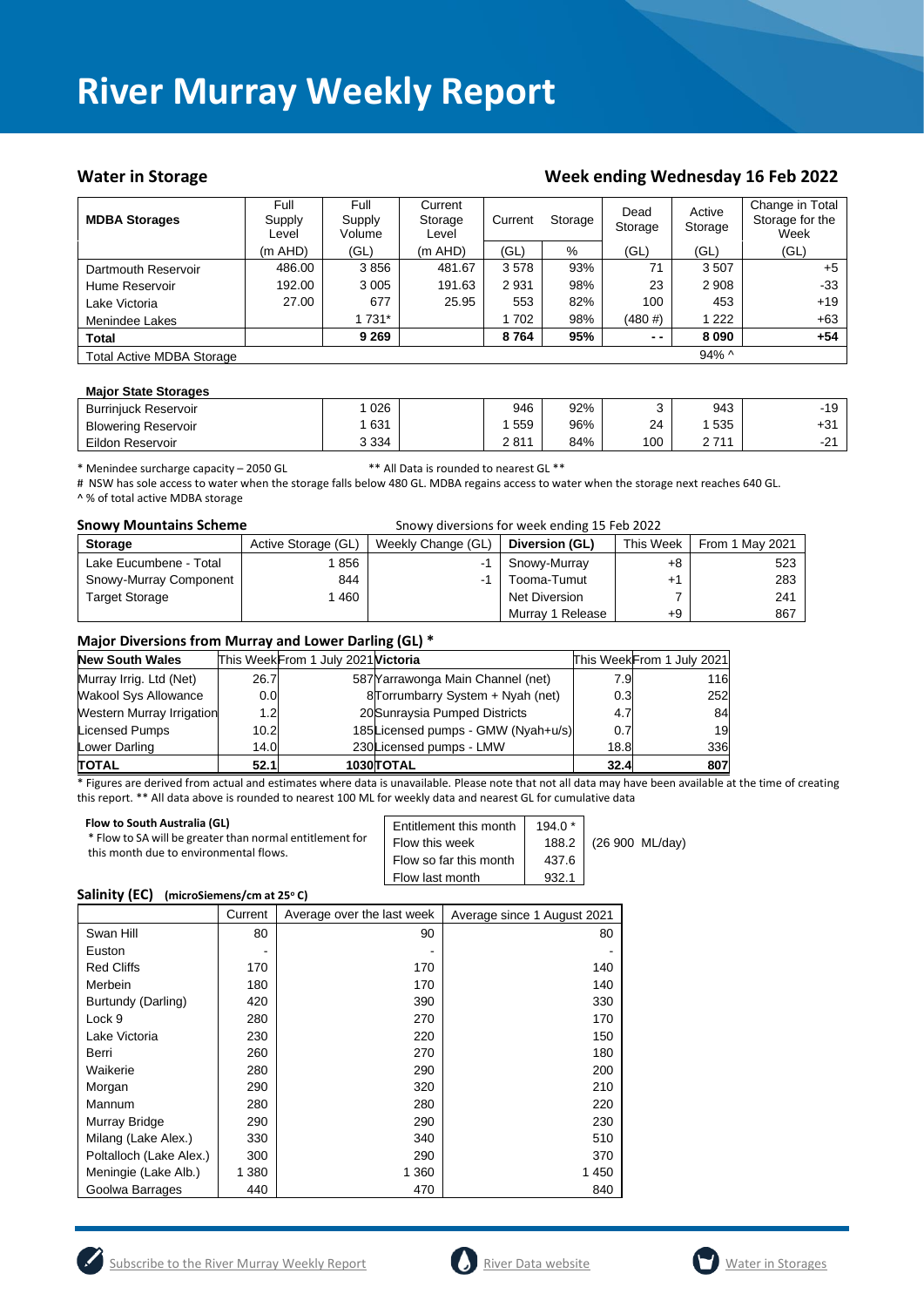

# **MURRAY-<br>DARLING**

#### River Levels and Flows **River Levels and Flows Week ending Wednesday 16 Feb 2022**

|                                  | Minor Flood<br>Stage         | Gauge          | Height         | Flow     | Trend                    | Average Flow this<br>Week | Average Flow last<br>Week |
|----------------------------------|------------------------------|----------------|----------------|----------|--------------------------|---------------------------|---------------------------|
|                                  |                              | local          | (m             |          |                          |                           |                           |
| <b>River Murray</b>              | (m)                          | (m)            | AHD)           | (ML/day) |                          | (ML/day)                  | (ML/day)                  |
| Khancoban                        | $\overline{\phantom{a}}$     | $\blacksquare$ |                | 1 2 8 0  | $\mathsf{R}$             | 1 970                     | 2630                      |
| Jingellic                        | 4.0                          | 1.61           | 208.13         | 3 9 6 0  | F                        | 5810                      | 7 1 5 0                   |
| Tallandoon (Mitta Mitta River)   | 4.2                          | 1.56           | 218.45         | 900      | R                        | 740                       | 810                       |
| Heywoods                         | 5.5                          | 2.77           | 156.40         | 8880     | R                        | 9450                      | 8 2 1 0                   |
| <b>Doctors Point</b>             | 5.5                          | 2.71           | 151.18         | 10 990   | R                        | 12 140                    | 10790                     |
| Albury                           | 4.3                          | 1.73           | 149.17         |          | $\overline{\phantom{a}}$ |                           |                           |
| Corowa                           | 4.6                          | 2.27           | 128.29         | 9 9 9 0  | F                        | 12 2 60                   | 12 240                    |
| Yarrawonga Weir (d/s)            | 6.4                          | 1.40           | 116.44         | 8 4 5 0  | S                        | 8 4 8 0                   | 12 400                    |
| Tocumwal                         | 6.4                          | 2.11           | 105.95         | 9 3 8 0  | F                        | 9480                      | 16 340                    |
| Torrumbarry Weir (d/s)           | 7.3                          | 2.67           | 81.22          | 8 1 1 0  | F                        | 8 3 1 0                   | 7460                      |
| Swan Hill                        | 4.5                          | 1.53           | 64.45          | 8 2 5 0  | R                        | 7880                      | 7 1 2 0                   |
| <b>Wakool Junction</b>           | 8.8                          | 4.00           | 53.12          | 12 180   | S                        | 12 2 2 0                  | 12 070                    |
| Euston Weir (d/s)                | 9.1                          | 3.03           | 44.87          | 18 670   | S                        | 18 940                    | 19 160                    |
| Mildura Weir (d/s)               |                              |                |                | 18 150   | F                        | 18 180                    | 18770                     |
| Wentworth Weir (d/s)             | 7.3                          | 4.53           | 29.29          | 29 530   | S                        | 29 730                    | 30 690                    |
| <b>Rufus Junction</b>            | $\qquad \qquad \blacksquare$ | 5.73           | 22.66          | 25 630   | S                        | 25 600                    | 26 360                    |
| Blanchetown (Lock 1 d/s)         | ٠                            | 1.64           |                | 22 070   | $\mathsf{R}$             | 22 560                    | 24 890                    |
|                                  |                              |                |                |          |                          |                           |                           |
| <b>Tributaries</b>               |                              |                |                |          |                          |                           |                           |
| Kiewa at Bandiana                | 2.8                          | 1.44           | 154.67         | 1 100    | R                        | 900                       | 1 0 7 0                   |
| Ovens at Wangaratta              | 11.9                         | 8.21           | 145.89         | 1 1 6 0  | F                        | 1 3 3 0                   | 2 170                     |
| Goulburn at McCoys Bridge        | 9.0                          | 1.33           | 92.75          | 700      | F                        | 800                       | 1 2 4 0                   |
| Edward at Stevens Weir (d/s)     | 5.5                          | 1.35           | 81.12          | 1 100    | F                        | 1880                      | 2010                      |
| <b>Edward at Liewah</b>          | $\blacksquare$               | 3.42           | 58.80          | 3 1 8 0  | S                        | 3 2 0 0                   | 3 3 6 0                   |
| <b>Wakool at Stoney Crossing</b> |                              | 1.59           | 55.08          | 890      | F                        | 1 0 7 0                   | 1 470                     |
| Murrumbidgee at Balranald        | 5.0                          | 5.73           | 61.69          | 9 0 6 0  | F                        | 9 3 1 0                   | 9650                      |
| Barwon at Mungindi               | 6.1                          | 3.60           | $\blacksquare$ | 1700     | F                        | 2 0 5 0                   | 1970                      |
| Darling at Bourke                | 9.0                          | 4.67           | $\blacksquare$ | 4700     | F                        | 6880                      | 18 200                    |
| Darling at Burtundy Rocks        |                              | 6.10           | $\blacksquare$ | 14 310   | S                        | 14 270                    | 14 180                    |
|                                  |                              |                |                |          |                          |                           |                           |

Natural Inflow to Hume 8 240

(i.e. Pre Dartmouth & Snowy Mountains scheme)

**Weirs and Locks** Pool levels above or below Full Supply Level (FSL)

| <b>Murray</b>      | FSL (m AHD) | u/s     | d/s     |                       | FSL (m AHD) | u/s     | d/s     |
|--------------------|-------------|---------|---------|-----------------------|-------------|---------|---------|
| Yarrawonga         | 124.90      | $-0.06$ |         | No. 7 Rufus River     | 22.10       | $+0.60$ | $+3.42$ |
| No. 26 Torrumbarry | 86.05       | $-0.15$ | ۰.      | No. 6 Murtho          | 19.25       | $+0.02$ | $+1.40$ |
| No. 15 Euston      | 47.60       | $+0.02$ | $\sim$  | No. 5 Renmark         | 16.30       | $+0.01$ | $+1.21$ |
| No. 11 Mildura     | 34.40       | $+0.04$ | $+0.72$ | No. 4 Bookpurnong     | 13.20       | $+0.03$ | $+2.08$ |
| No. 10 Wentworth   | 30.80       | $+0.02$ | $+1.89$ | No. 3 Overland Corner | 9.80        | $+0.01$ | $+1.41$ |
| No. 9 Kulnine      | 27.40       | $-0.02$ | $+1.12$ | No. 2 Waikerie        | 6.10        | $+0.00$ | $+1.45$ |
| No. 8 Wangumma     | 24.60       | $+0.02$ | $+1.81$ | No. 1 Blanchetown     | 3.20        | $+0.01$ | $+0.89$ |

#### **Lower Lakes FSL = 0.75 m AHD**

Lake Alexandrina average level for the past 5 days (m AHD)  $\vert$  0.72

| <b>Barrages</b>       |              | <b>Fishways at Barrages</b> |          |           |                        |                 |                            |  |  |  |
|-----------------------|--------------|-----------------------------|----------|-----------|------------------------|-----------------|----------------------------|--|--|--|
|                       | Openings     | Level (m AHD)               | No. Open | Rock Ramp | <b>Vertical Slot 1</b> | Vertical Slot 2 | <b>Dual Vertical Slots</b> |  |  |  |
| Goolwa                | 128 openings | 0.69                        | ົ        |           | Open                   | Open            |                            |  |  |  |
| Mundoo                | 26 openings  | 0.68                        | ົ        |           |                        |                 | Open                       |  |  |  |
| <b>Hunters Creek</b>  |              | ۰                           |          |           | Open                   |                 |                            |  |  |  |
| <b>Boundary Creek</b> | 6 openings   | -                           |          |           | Open                   |                 |                            |  |  |  |
| Ewe Island            | 111 gates    | -                           | 6        |           |                        |                 | Open                       |  |  |  |
| Tauwitchere           | 322 gates    | 0.66                        | 35       | Open      | Open                   | Open            |                            |  |  |  |

AHD = Level relative to Australian Height Datum, i.e. height above sea level